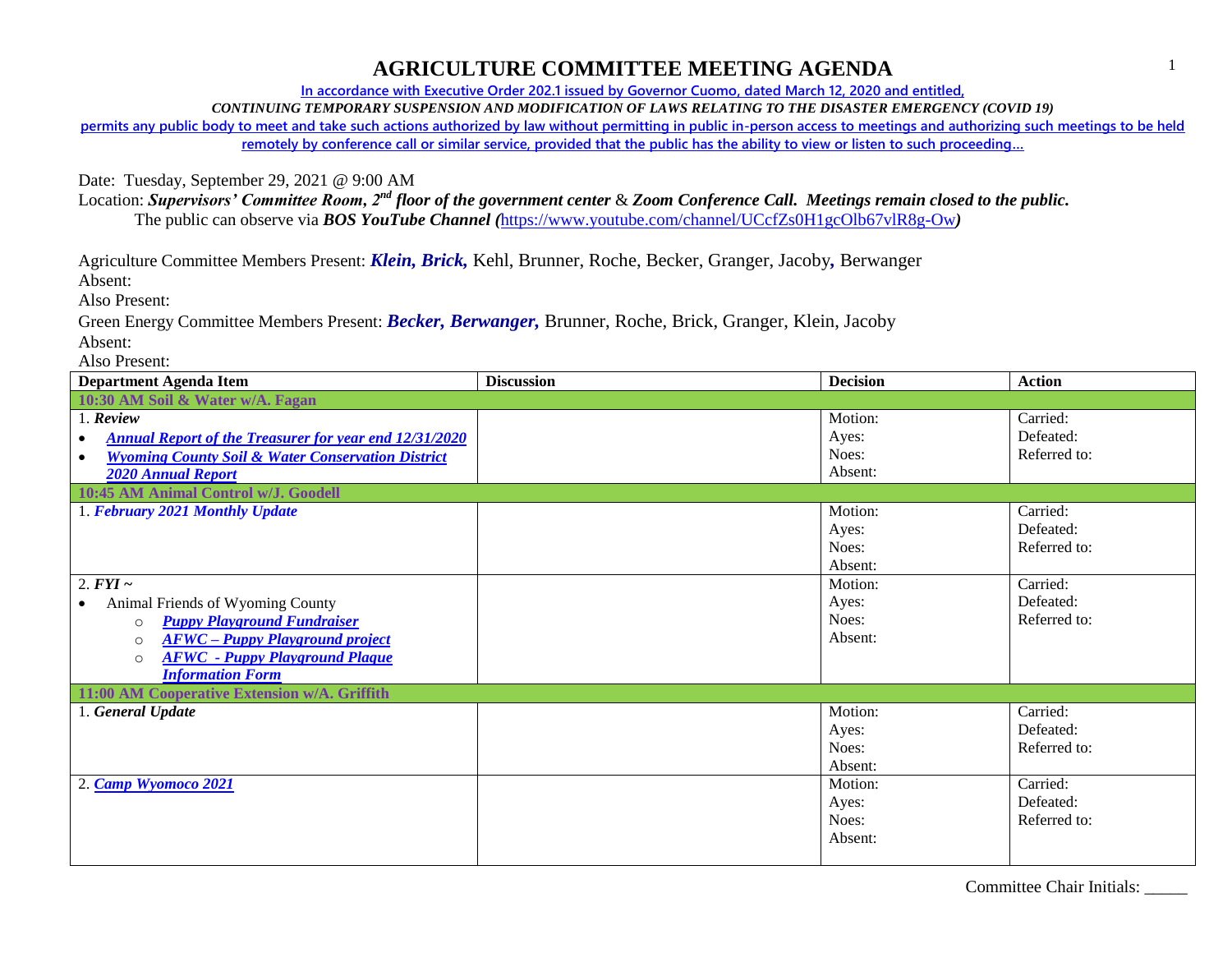## **AGRICULTURE COMMITTEE MEETING AGENDA**

**In accordance with Executive Order 202.1 issued by Governor Cuomo, dated March 12, 2020 and entitled,**

*CONTINUING TEMPORARY SUSPENSION AND MODIFICATION OF LAWS RELATING TO THE DISASTER EMERGENCY (COVID 19)*

**permits any public body to meet and take such actions authorized by law without permitting in public in-person access to meetings and authorizing such meetings to be held remotely by conference call or similar service, provided that the public has the ability to view or listen to such proceeding…**

Date: Tuesday, September 29, 2021 @ 9:00 AM

Location: *Supervisors' Committee Room, 2nd floor of the government center* & *Zoom Conference Call. Meetings remain closed to the public.* The public can observe via *BOS YouTube Channel (*<https://www.youtube.com/channel/UCcfZs0H1gcOlb67vlR8g-Ow>*)*

Agriculture Committee Members Present: *Klein, Brick,* Kehl, Brunner, Roche, Becker, Granger, Jacoby*,* Berwanger

Absent:

Also Present:

Green Energy Committee Members Present: *Becker, Berwanger,* Brunner, Roche, Brick, Granger, Klein, Jacoby Absent:

Also Present:

| <b>Department Agenda Item</b>                                                                                          | <b>Discussion</b>               | <b>Decision</b> | <b>Action</b>   |  |  |
|------------------------------------------------------------------------------------------------------------------------|---------------------------------|-----------------|-----------------|--|--|
| <b>Committee Chair's Agenda</b>                                                                                        |                                 |                 |                 |  |  |
| 1. 2021 Winter Virtual NYSAC Conf. Resolutions:                                                                        |                                 | Motion:         | Carried:        |  |  |
| <b>Resolution</b> to Support Funding for Farmland Preservation and Agriculture Local Assistance Programs.<br>$\bullet$ |                                 | Ayes:           | Defeated:       |  |  |
|                                                                                                                        |                                 | Noes:           | Referred to:    |  |  |
|                                                                                                                        |                                 | Absent:         |                 |  |  |
|                                                                                                                        |                                 |                 |                 |  |  |
| 2. $FYI \sim$                                                                                                          |                                 | Motion:         | Carried:        |  |  |
| Oatka Valley Snowmobile Association, Inc.<br>$\bullet$                                                                 |                                 | Ayes:           | Defeated:       |  |  |
| <b>Landowner Appreciation Drive-Thru Chicken</b>                                                                       |                                 | Noes:           | Referred to:    |  |  |
| <b>Barbeque</b>                                                                                                        |                                 | Absent:         |                 |  |  |
| May 2, 2021 at 12 noon<br>$\Omega$                                                                                     |                                 |                 |                 |  |  |
| <b>Warsaw Legion Building</b><br>$\circ$                                                                               |                                 |                 |                 |  |  |
| 3. Coming Events:                                                                                                      | $5 - 10$ min. update            | Motion:         | Carried:        |  |  |
| Wyoming County Farm Bureau updates w/R. Klein, et.                                                                     |                                 | Ayes:           | Defeated:       |  |  |
| al. will take place during the April 13, 2021 Committee of                                                             |                                 | Noes:           | Referred to:    |  |  |
| the Whole mtg.                                                                                                         |                                 | Absent:         | 04/13/21 C.O.W. |  |  |
| 4. Review $\sim$                                                                                                       |                                 | Motion:         | Carried:        |  |  |
| New York State DEC letter dated 02/26/21                                                                               |                                 | Ayes:           | Defeated:       |  |  |
| Wetland WY-15 Delineation Verification Oatka<br>$\circ$                                                                |                                 | Noes:           | Referred to:    |  |  |
| Creek ILF Mitigation Site Towns of Middlebury                                                                          |                                 | Absent:         |                 |  |  |
| & Warsaw, Wyoming County                                                                                               |                                 |                 |                 |  |  |
| <b>Fair Association w/</b>                                                                                             |                                 |                 |                 |  |  |
|                                                                                                                        |                                 | Motion:         | Carried:        |  |  |
|                                                                                                                        | $\sim$ Nothing to Report $\sim$ | Ayes:           | Defeated:       |  |  |
|                                                                                                                        |                                 | Noes:           | Referred to:    |  |  |
|                                                                                                                        |                                 | Absent:         |                 |  |  |

2

Committee Chair Initials: \_\_\_\_\_